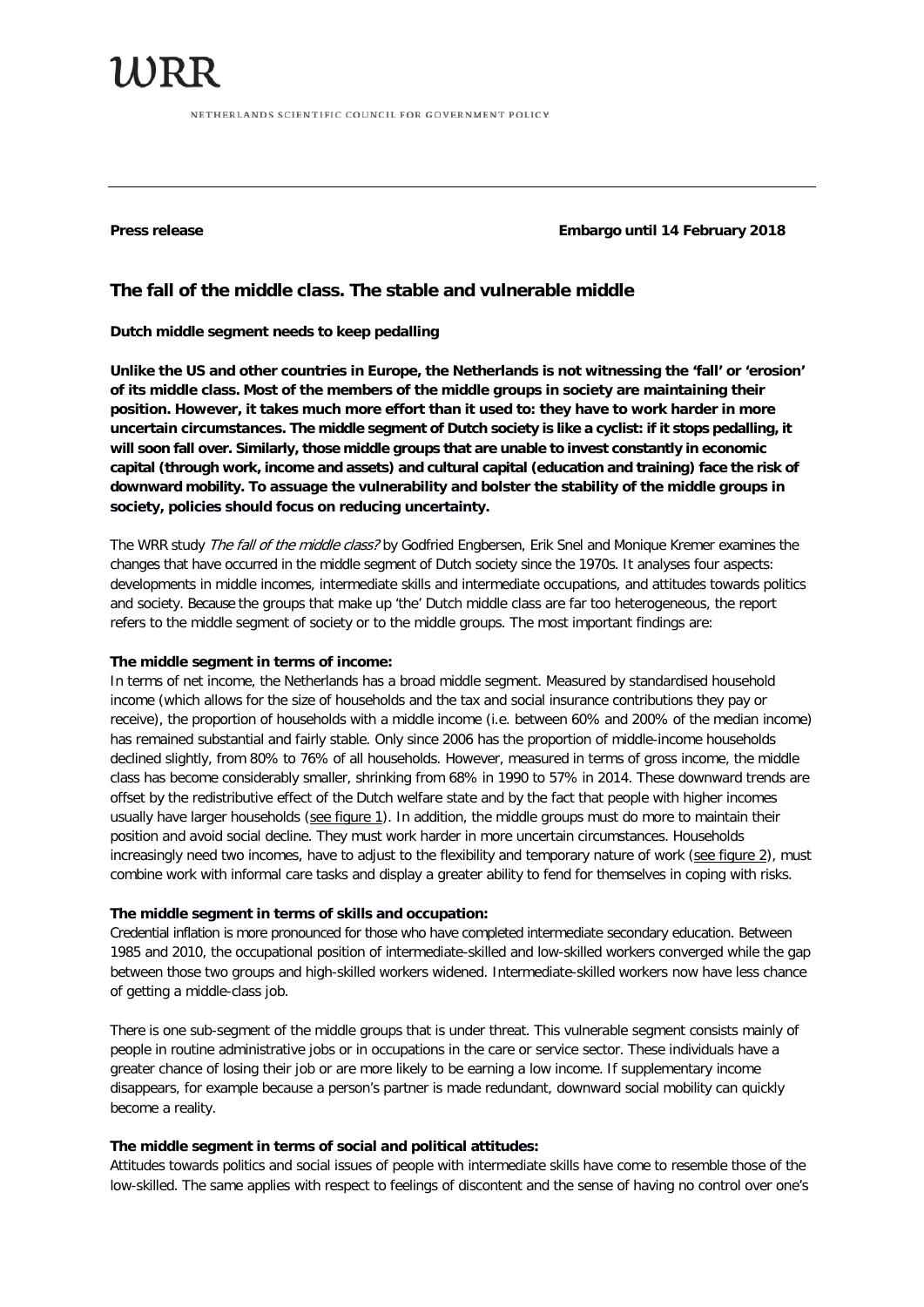future. People with intermediate vocational skills have less trust in other people and in institutions (political or otherwise) than those with secondary and higher education.

Members of this group are very critical of immigration and open borders and have little faith in the EU or the Dutch Parliament (see table 1). In 2014, 33% of people educated to secondary vocational level said they suffered 'mainly disadvantages since the borders disappeared', the same percentage as among the low-skilled. Only 14% of high-skilled people shared that view.

Insecurity is a dominant factor in how the middle groups see their position. This has two principal causes. First, changes have occurred in the labour market, such as credential inflation and flexible work (nearly 40% of the Dutch labour force was self-employed or had a temporary job in 2017). Second, a retreating government provides less social protection than before. This greater institutional insecurity marks a break with the traditional post-war middle-class outlook: a deeply-rooted personal conviction that they themselves, and above all their children, would always fare better.

#### **The most important policy recommendations are:**

Promote greater certainty in the labour market. Encourage employers to hire more people on permanent employment contracts and make less use of flexible workers: work should only be flexible if that is appropriate to the nature of the work. And because forms of flexible labour will continue to exist, new certainties are required, such as collective insurance against incapacity for work and minimum rates for self-employed persons. In the longer term, there needs to be a fundamental debate about a new system of social security covering every form of work, regardless of the type of contract.

Invest in education and training. Working people with intermediate skills benefit greatly from training, allowing them to compete with more highly-skilled workers, for example by improving their IT skills. Develop wider possibilities for learning on the job and facilities for lifelong learning.

Preserve the redistributive effect of the welfare state. There is an understandable trend in the Netherlands to provide relief for those at the bottom end of society (through allowances, for example). A side-effect of this is that the middle groups feel relatively more vulnerable. It is essential to preserve the redistributive effect of the welfare state in order to prevent the middle segment of society from contracting and its position from deteriorating.

Support families. The resilience of the middle groups will increase if they are able to properly combine informal care and work. Stable and affordable child care is very important in that context.

#### **Note for editors**

The fall of the middle class? The stable and vulnerable middle will be available from 14 February onwards on the WRR's website (ISBN 978 94 90186 52 4) https://english.wrr.nl.

The WRR will present its investigation on 14 February at the Permanent Representation of The Netherlands, Avenue de Cortenbergh/ Kortenberglaan 4-10 in Brussels with Godfried Engbersen (WRR), Michel Yahiel (Commissioner General France Stratégie), Pauline Grégoire-Marchand (Project Chief France Stratégie), Patrick Develtere (EPSC), Ive Marx (Antwerp University) and Philippe Pochet (ETUI). For information about this publication, contact Mirjan van Leijenhorst at +31(0)6 26298379 or [leijenhorst@wrr.nl.](mailto:leijenhorst@wrr.nl.)

The Netherlands Scientific Council for Government Policy (WRR) is an independent advisory body for government policy. It provides the Dutch government and Parliament with advice (both solicited and unsolicited) from a longterm perspective. The topics are cross-sectoral and cover social issues with which society may need to deal in the future. For more information on the WRR, see https://english.wrr.nl.

The 'Investigations' series comprises studies commissioned by the WRR that are deemed to be of such quality and importance that their publication is desirable. Responsibility for the contents and views expressed therein remains with the authors.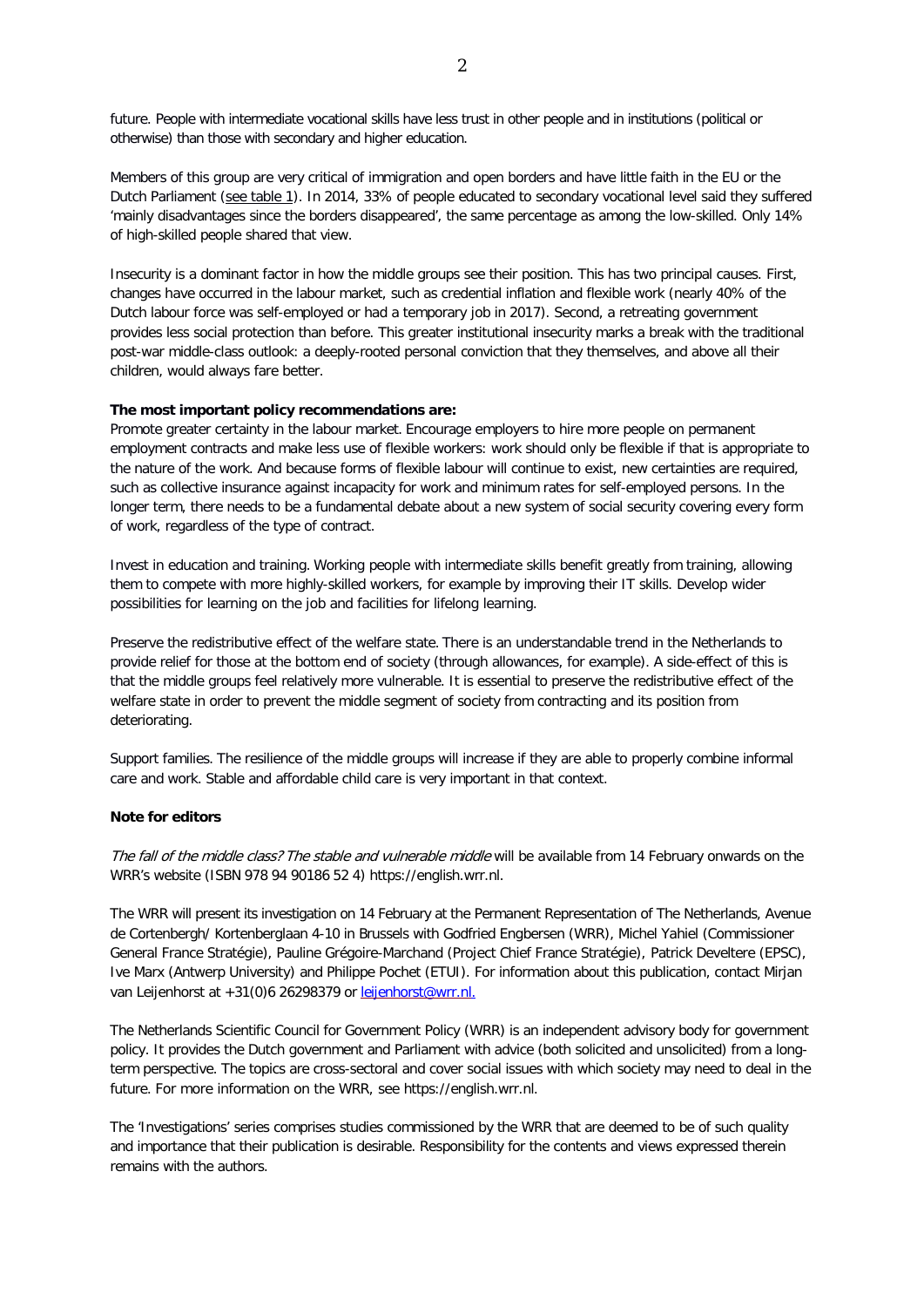

**Figure 1 Proportion of households belonging to the middle segment (60-200% of the median income) and the highest income groups (>200% of the median income) according to gross income and standardised income, between 1990 and 2014 (as %)\***

A. Proportion of households

\* The share of the middle segment (proportion of middle-income households) can be seen on the left-hand axis in the figures. The shares of the highest-income groups (>200% of the median income) can be seen on the right-hand axis. Note: In 2000 there was a break in the series because of changes in definitions and observations.

Source: Salverda's (2017) contribution to the WRR study based on microdata from Statistics Netherlands



**Figure 2 Proportion of people with flexible jobs\* in the Netherlands, by level of education (2003- 2015)**

\* Flexible workers are employees with a temporary contract or a flexible number of working hours per week (including people working through an employment agency or on an on-call basis) and self-employed persons with or without employees.

Source: WRR 2017, based on data from Statistics Netherlands